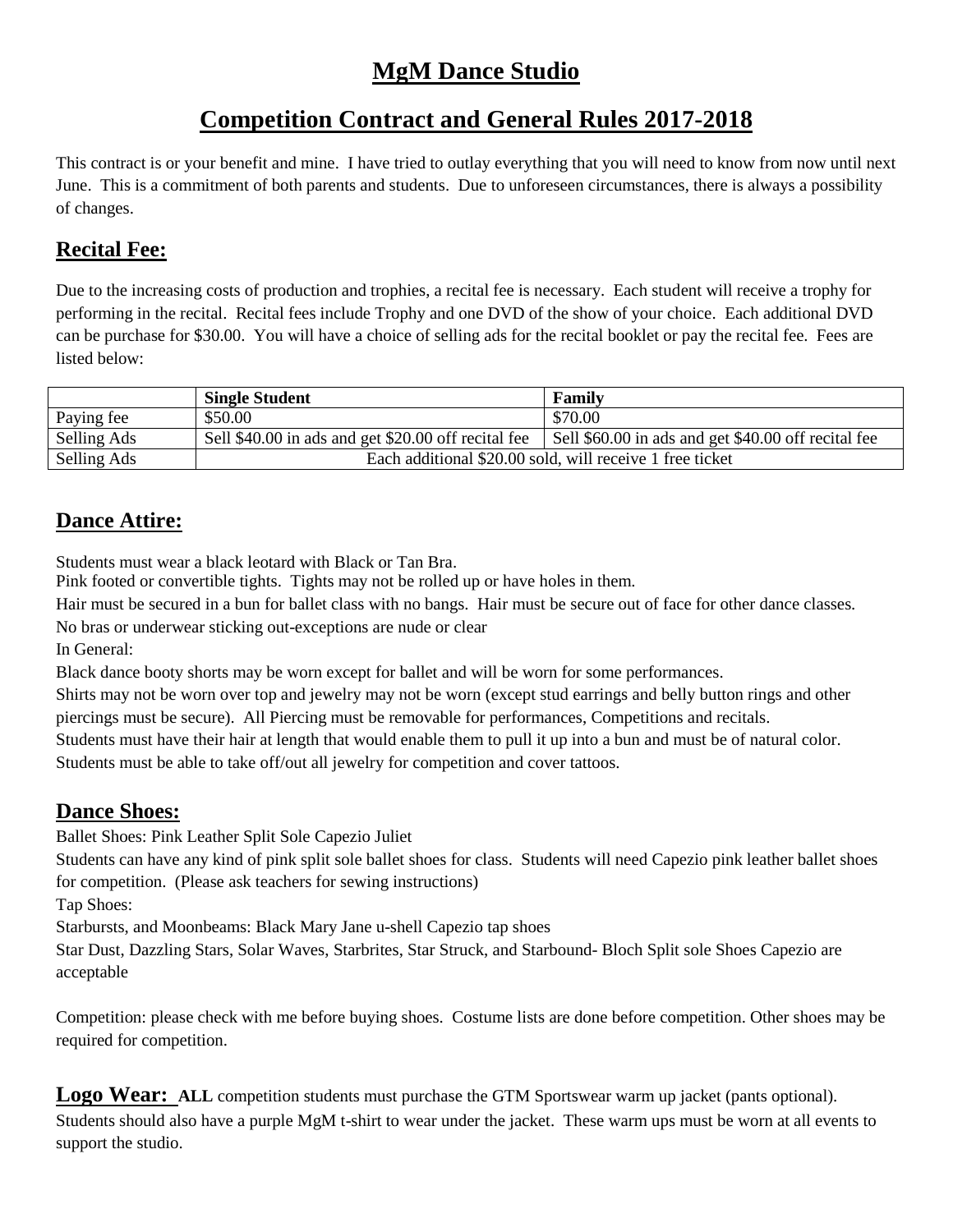#### **Competition Dates:** Please do not plan vacations until after July 4<sup>th</sup>. Dates of competitions are subject to change.

We need copies of everyone's birth certificates. Please check and make sure we have one on file in the office. These may be needed to verify your age at competition.

Competition Students will be attending all Mandatory competitions listed below. Pre-Comp students will only attend That's Entertainment Competition.

#### **Talent Olympics December 7 th -10th (Mandatory)**

Solo's Duos, and Trio's- Thursday night, Friday Groups and Lines- Saturday Awards-Sunday

Split Rock Resort 100 Moseywood Rd Lake Harmony, PA 18624 (570) 722-9111

#### **FEES Due by October 19th**

Registration Fee \$25.00 per person Solos \$23.00 per routine Duo/Trios \$22.00 per Person Groups \$21.00 per person Photogenic \$20.00 per Photo

#### **Believe National Dance Competition March 9 th -11 th (Mandatory)**

Chesapeake Arts Center 194 Hammonds Lane Brooklyn Park, MD

#### **FEES Due by January 20th**

Solos \$120.00 per routine Duo/Trios \$145.00.00 per Routine Groups \$49.00 per person Photogenic \$25.00  $1^{\text{st}}$  Photo, \$20.00 for  $2^{\text{nd}}$  and  $3^{\text{rd}}$ 

#### **Groove Dance Competition March 16th -18th (Optional)**

Cedar Crest High School 115 East Evergreen Road Lebanon, PA 17042

**FEES Due by February 28th** Registration Fee \$22.00 per person Solos \$100.00 per routine Duo/Trios \$58.00 per Person Groups \$42.00 per person

#### **That's Entertainment- March 24 th & 25 th (Mandatory for Pre-Competition, Optional for Solos are Duo Only)**

Lancaster Host Resort and Conference Center 2300 Lincoln Highway Lancaster, PA 17802 717 299 5500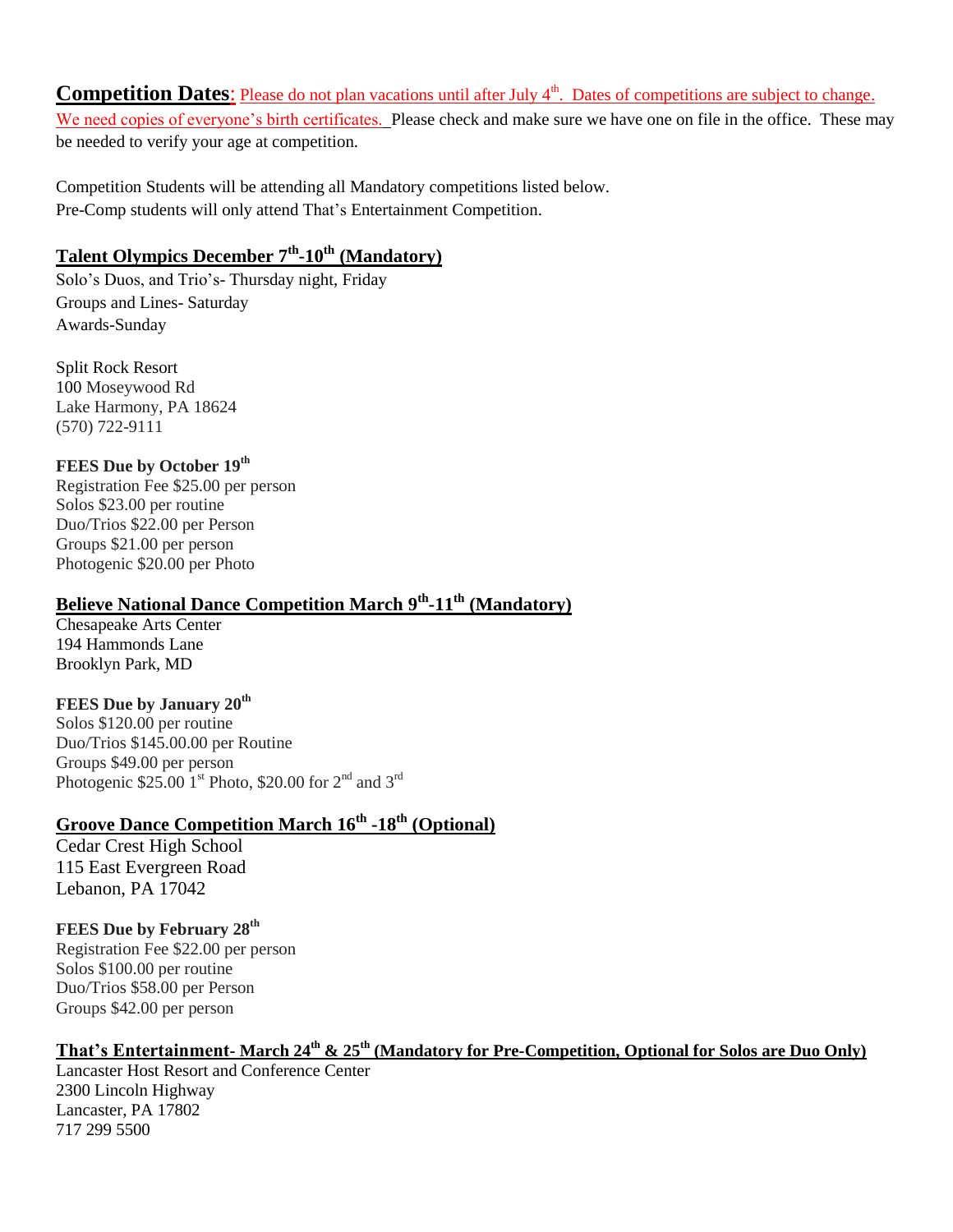#### **FEES Due by January 30th**

Registration Fee \$22.00 per person Solos \$100.00 per routine Duo/Trios \$60.00 per Person Small Groups \$32.00 per person Large Groups \$33.000 per person Photogenic \$20.00 per Photo

#### **Star Power April 6th – April 8 th (Mandatory)**

Goucher College 1021 Dulaney Valley Road Towson, MD 21204

#### **FEES Due by March 3rd**

Solos \$136.00 per routine Duo/Trios \$165.00 per Routine Groups \$59.00 per person Photogenic \$25.00 per Photo

#### **Star Power April 20th – April 22nd (Optional)**

Baltimore Convention Center 1 West Pratt Street Baltimore, MD 21201

#### **FEES Due by March 16th**

Solos \$136.00 per routine Duo/Trios \$165.00 per Routine Groups \$59.00 per person Photogenic \$25.00 per Photo

#### **Talent Olympics, Possible date of June 28th , 29th, 30th ,July 1st. (Optional)**

Solo's Duos, and Trio's- Thursday night, Friday Groups and Lines- Saturday1 Awards-Sunday

Split Rock Resort 100 Moseywood Rd Lake Harmony, PA 18624 (570) 722-9111

## **FEES Due by May 17th** Registration Fee \$25.00 per person Solos \$23.00 per routine

Duo/Trios \$22.00 per Person Groups \$21.00 per person Photogenic \$20.00 per Photo

Other optional competitions available at later dates

## **Competition Rules:**

All competitions listed above that are mandatory must be attended. Students who fail to attend competition will be immediately dismissed from the group, (Exception may apply only to be determined by the director, Mary Mock). Competition fees will vary depending on the competition. I do not receive exact schedule and times until one to two weeks before the competition. I will post times immediately upon receiving them. You are responsible for obtaining these times and reporting to the competition site at least one hour prior to first dance. At this time the student should be in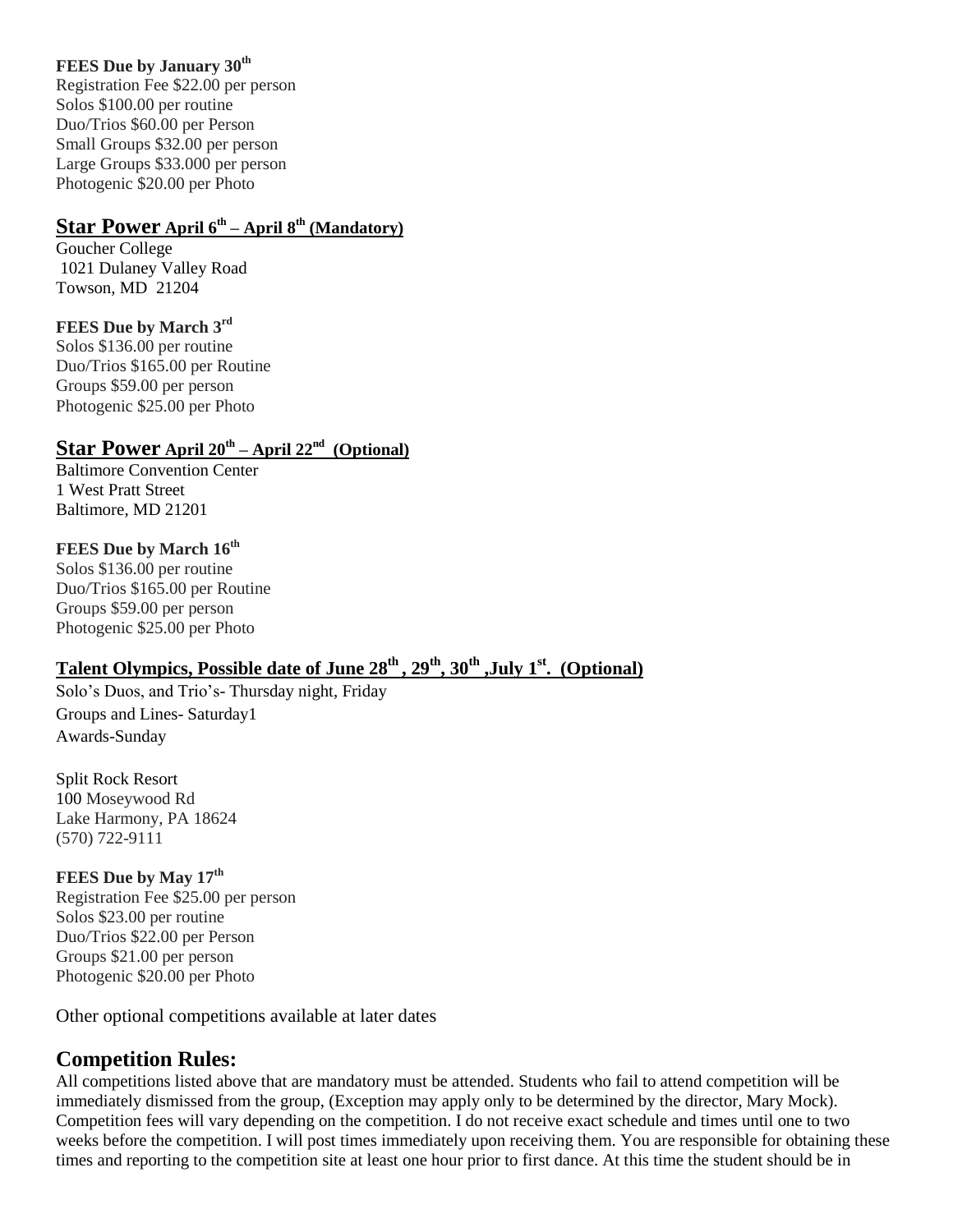costume and with his or her group. Every parent should have a clean copy of the music in case of a problem. Please keep a checklist of everything you need for costumes. Failure to bring part of the costume may result in the student not being able to perform that routine. It is your responsibility to make reservations for hotels. I suggest you book your hotel rooms in advance. Competition forms must be handed in by my deadline to allow me time to organize and review them. Forms not handed in by the deadline will have a \$10.00 late fee added to the account. All fees are due with the forms. NO CREDIT CARDS only checks written to MgM Dance Studio. Forms will not be accepted without payment. Payment is non refundable for any reason according to competition rules. A student may not compete if there is a balance on his/her account!

#### **Privates:**

It is suggested that competition students take a private or semi-private class. Students who have taken private lessons in the past seem to gain more confidence and have an easier time learning group dances. Students are responsible for their own costumes (not used by any group) and music. It is also the responsibly of the student to make a back up CD and practice before competing. Students and parents requesting to schedule a private lesson or extra class must schedule through Ms. Julianne. Students requesting to have extra classes **must pay on that day or at the beginning of the month.**  Students will only be allowed to perform once for the recitals. If a student has two different duo partners an exception will be for the duos only not for solos. All classes must be paid with tuition by the  $1<sub>st</sub>$  of the month. There are no refunds for missed classes unless your teacher has been notified in advanced. Students must be willing to accept a substitute if the teacher is absent. (If paying for a senior teacher and a junior teacher substitutes, credit will be given.) Only classes that have been cancelled in advance will be made up. All private classes must be started by December 1st to be allowed to perform in the recital. Any student missing more than 5 privates during the school year may result in forfeiting his/her private time slot. Students are responsible to bring 2 copies of their CDs for competition. **Any student that is not a part of a competition team, with permission from the Director may take their solos/duos/trios to competition (WITH PERMOSSION ONLY)**

#### **Solo/Duo Prices**

Sr. Teacher \$16.00 ½ hour private \$14.00 ½ hour semi-private Jr. Teacher \$14.00 ½ hour private \$12.00 ½ hour semi-private

## **Observations**

Parents will be allowed to view the last five minutes of choreography class only during the last full week of the month to view new steps and ask any questions. This policy also applies to all solo, duo, and trio classes. Parents will not be allowed to sit in an entire class or interrupt during class (this includes private and semi private classes). It is suggested to video tape all new routines to help your child practice. It is recommended you pose questions to the office staff, or ask them to set up an appointment with either Mary Mock or any other teacher. You may also e-mail me at mgmdancestudio@gmail.com.

## **Parades and Extra Shows:**

**It is mandatory for all competition students to attend parades and/or shows**. Any students not able to attend for a GOOD reason must speak to Mary Mock. Throughout the year, the students will be asked to perform at shows. I feel that this is an honor to be asked and a great experience for the children. I will notify you as soon as I have dates and times. I expect everyone to make his or her best effort to be there for the show.

#### **Payments:**

Starburst: \$72.00 Star Dust: \$120.00 Dazzling Stars: \$145.00 Starbrites: \$140.00 Star Struck: \$150.00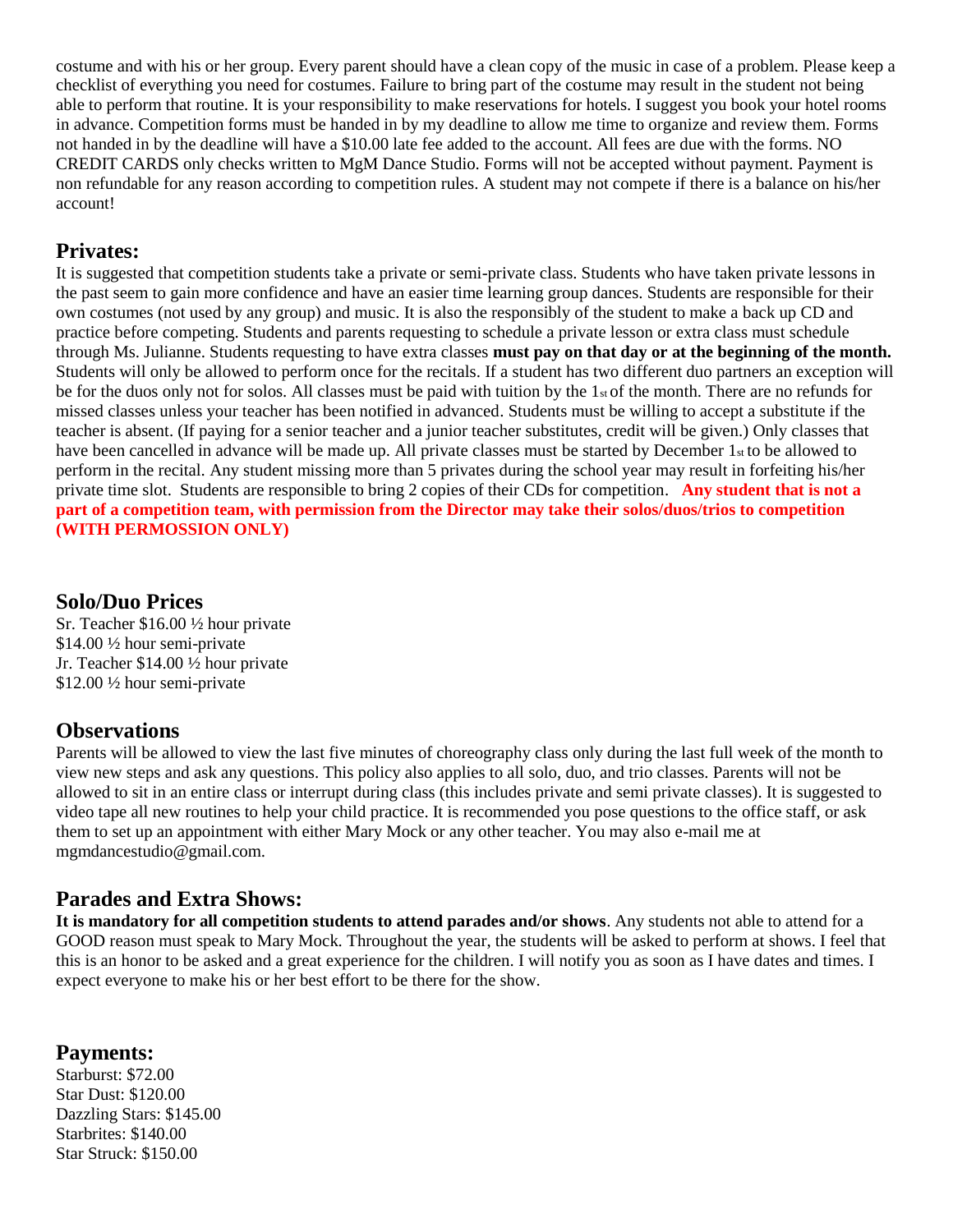Moonbeams: \$62.00 Solar Waves: \$78.00 **Any Additional Classes:**  1 ¼ hrs or longer \$30.00 per class 1 hrs or shorter \$25.00 per class

Payment is due by the  $1_{st}$  of the month. There will be a \$10.00 late charge for amounts less than \$100.00 for payments made after the  $7<sub>th</sub>$  of the month. There will be a \$15.00 late charge for amounts larger than \$101.00 for payments made after the 1st of the month. There is a \$25.00 fee for all returned checks.

## **Possible Recital Dates**

Dress rehearsal is scheduled for Saturday May 19<sup>th</sup> or June 2rd. Recital is scheduled for Saturday June 2<sup>nd</sup> and 3<sup>rd</sup> or June  $9<sup>th</sup>$  and  $10<sup>th</sup>$ . Competition students must attend all recitals and dress rehearsals that they are performing in. Again, please don't plan vacations until after July  $4<sub>th</sub>$ .

## **Possible Picture Day:** May  $5^{\text{th}}$  or  $12^{\text{th}}$

#### **Fundraisers:**

The studio will be doing Claire's Gourmet, Fundcrazr tickets, car wash in the fall and another more fundraiser in the spring.

#### **Costume Fees:**

**Costumes will not be handed out unless they are paid in full.** Accounts must be up to date in order to receive the costume. No costumes will be ordered without a deposit. Late deposits will be taken with a \$20.00 late fee. Any students requesting a change or return will be subject to \$20.00 service charge. Please be aware that sometimes costumes may not be exchanged and cannot be returned due to the company's rules. Any alterations will need to be made by you. **Solo, duo and trio costumes must be approved by director.**

## **Studio Closing:**

In the event of inclement weather, please call (717)227-9488 after 2 pm for evening class and after 8 am for morning classes. You may also check the studio Facebook and emails. There will be some extra days in the schedule for makeup classes. We do not give refunds or credits for closings. We will be closed for the following holidays: Labor Day Halloween (Varies on day of week)

Thanksgiving- Thursday, Friday and Saturday

Christmas Break-Christmas Eve-New year's day

Easter- Good Friday and Saturday

Memorial Day- Monday

4th of July

Summer is mandatory for competition students and there will be no discounts for vacations

## **Absentees:**

**Students of competition groups must make class time a priority**. There will be a limit of absentees for the competition group**s. Competition Students may only miss 10 classes**; Pre-comp classes may miss no more than 5 classes. You must notify the studio if you will be absent or late. Please know that I do not want your children attending with an illness. This rule was set up so that students do not miss class because of poor excuses. If classes are missed, it is the students' responsibility to learn the steps missed on his or her own before the next class. Excessive tardiness will result in a  $\frac{1}{2}$  class absence. If the student is late more than three times and misses more than 5 classes, a meeting will be scheduled between the parents, student and studio director. Excessive tardiness my result in suspension from the group. There will be, from time to time, extra practices to benefit your children, which I will expect them to attend. It is suggested to get homework done early and not leave class.